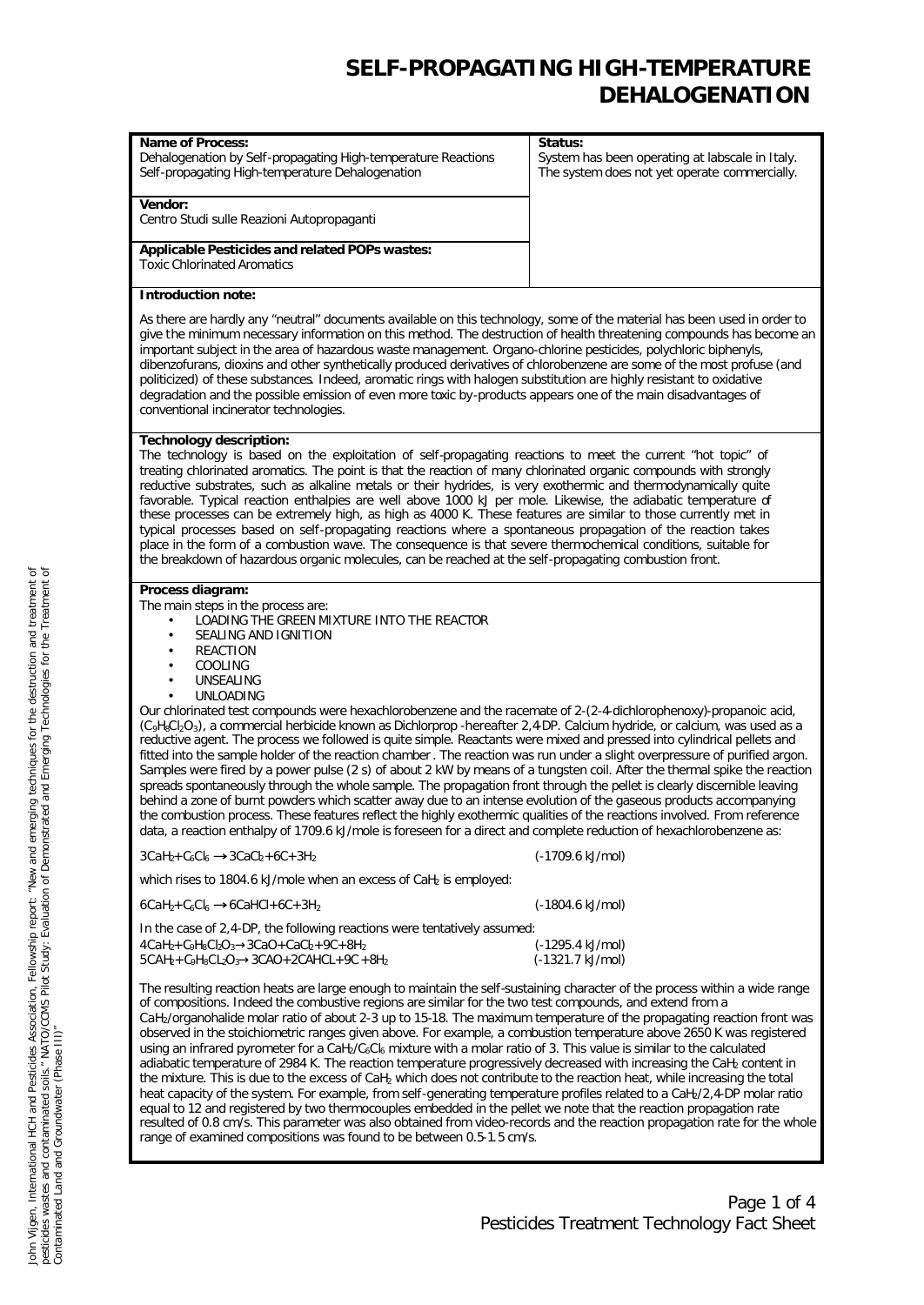#### **Performance:**

#### **Treatment efficiency**:

There are only a limited number of data available, which have been compiled below.

According to the straightforward pathways proposed above, low CaH2/organohalide benchmark ratios are demanded for the complete reduction of the chloroorganics. At least three moles of calcium hydride are required in the case of hexachlorobenzene and four or five in the case of 2,4-DP. Therefore, in presenting analytical results, we will focus on mixtures containing a stoichiometric excess of CaH2. Samples from the reactor's head space were analyzed by Gas Chromatography/Mass Spectroscopy (GC/MS). Hydrogen and methane (with CO and CO<sub>2</sub> in the case of 2,4-DP) were the main gaseous compounds. Traces of benzene, mono-, di- and tri-chlorobenzene, dichloroetylene, dichloro-methane, xylene and trimethylbenzene were also found by utilizing EPA Method TO15. Organic solid end-products in the reacted powders were also analyzed by high resolution GC/MS. We found consistent concentrations of reaction products, the total organochlorine conversion resulting in each trial greater than 99.999%.

As shown in the following Figure, the conversion of the reactants to non-toxic end-products and the transformation routes were also confirmed by the X-ray analysis. In the case of hexachlorobenzene, the burnt powders were seen to consist of graphite, CaC<sub>b</sub> and CaHCl, the hydride-chloride mixed salt becoming the predominant phase at the larger CaH<sub>2</sub> content. In the case of 2,4-DP CaO was also found.



Figure Caption. CuK Ö XRD patterns of the burnt powders for (a) CaH<sub>2</sub>-C<sub>6</sub>C<sub>l6</sub> mixture with a molar ratio of 12 and (b) CaH2-2,4-DP, with molar ratio of 12. The patterns of the as-prepared mixtures are also reported. The angular positions of the main peaks are shown according to the JCPDS file quoted in the inset. Notice the formation of CaO in the case of 2,4-DP.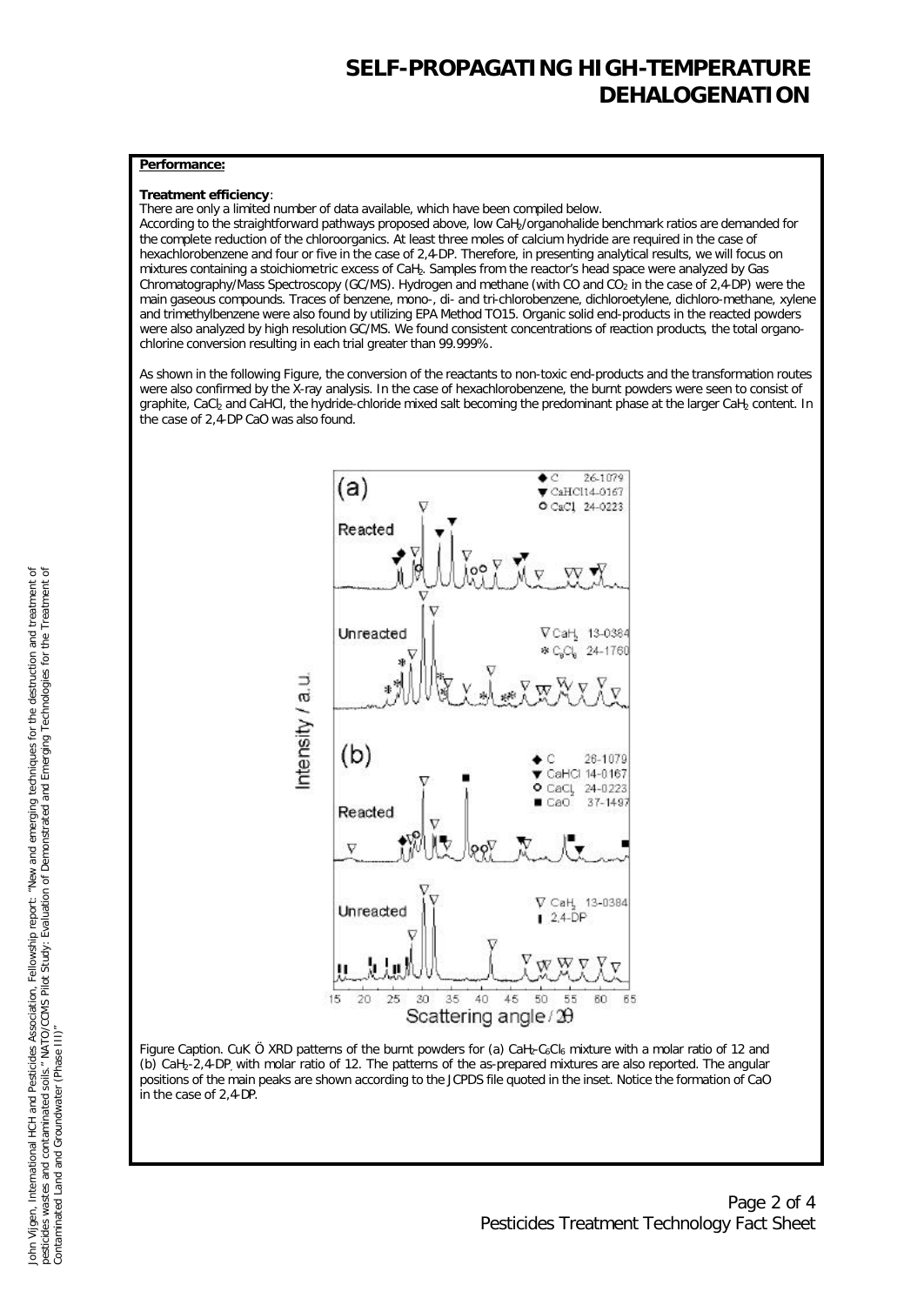### **Throughput:**

no data available!

**Wastes/Residuals:** see data mentioned before

#### **Reliability:**

Successful tests were carried out with other chlorinated compounds and also using different substrates. In particular, it is interesting to note that the use of metallic calcium increases the reaction heat for the hexachlorobenzene reaction up to - 2243 kJ/mole with a *Tad* of 4041 K, thereby creating still more effective reduction conditions.

#### **Limitations:**

To be investigated

**Transportability:**  To be investigated

#### **Detailed information**:

No Annex

#### **Full Scale Treatment examples:** No data available!

### **Conclusion:**

These results suggest that self-activating processes can be an alternative to conventional thermal treatments of hazardous chlorinated aromatics. The advantages are obvious in that very high temperatures are locally reached with low pressure and under extent-controlled conditions. Solid and gaseous reaction products can be easily checked before their discharge. The simplicity and a very low energy requirement are two other merits of the process.

The system has only been operating at labscale, the following phases of pilot tests have to be performed and the various independent asessments have to be made. The system does not yet operate commercially.

#### **Vendor Contact details:**

Centro Studi sulle Reazioni Autopropaganti Prof. Dr. Ing. Giacomo Cao Dipartimento di Ingegneria Chimica e Materiali Piazza d'Armi 09123 Cagliari Italy Ph: +39-070-6755058 Fax: +39-070-6755057 Email: cao@visnu.dicm.unica.it

*\*Note: This NATO/CCMS fellowship report does not certify any particular technology, but tries to summarise the state of the art of the concerned technology on the basis of data delivered by the company or other source, which have been made available to the author and refers the reader to original documents for further evaluation. Without the efforts of the Technology supplier it would not have been possible to set up this fact sheet.*

*\*\* Note:The text for this report is verified by the Technology supplier on 12. December 2002*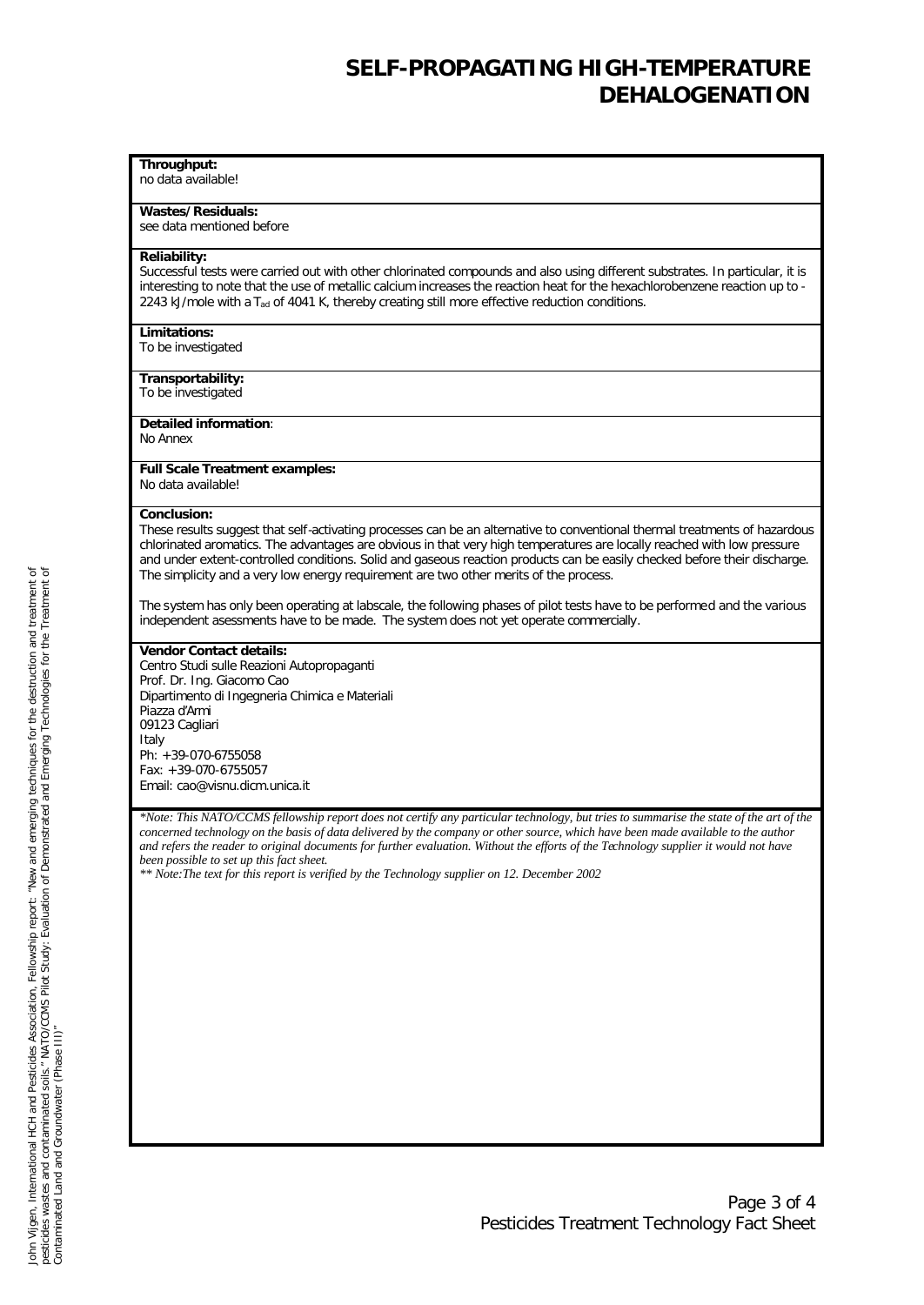#### **References:**

- G. Cao, S. Doppiu, M. Monagheddu, R. Orru', M. Sannia and G. Cocco, "The thermal and mechanochemical selfpropogating degradation of chloro-organic compounds: the case of hexachlorobenzene over calcium hydride, Industrial Engineering Chemistry Research, 38, 3218-3224 (1999).
- G. Cocco, S. Doppiu, M. Monagheddu, G. Cao, R. Orru'and M. Sannia, "Self-propagating high-temperature reduction of toxic chlorinated aromatics", Int. J. of SHS., 8, 521 - 526 (1999).
- R.Orru', M. Sannia, A. Cincotti and G. Cao, "Treatment and recycling of zinc hydrometallurgical wastes by selfpropagating reactions", Chemical Engineering Science, 54, 3053-3061 (1999).
- M. Sannia, R. Orrù, A. Concas and G. Cao, "Self-propagating reactions for environmental protection: Remarks on treatment and recycling of zinc hydrometallurgical wastes", Industrial Engineering Chemistry Research, 40, 801- 807 (2001).
- Cincotti, R. Orrù, M. Pisu and G. Cao, "Self-propagating reactions for environmental protection: reactor engineering aspects", Industrial Engineering Chemistry Research, 40, 5291-5299 (2001).
- G. Cao and R. Orrù, "Self-Propagating reactions for environmental protection: State of the art and future directions", The Chemical Engineering Journal, 87, 239-249 (2002).